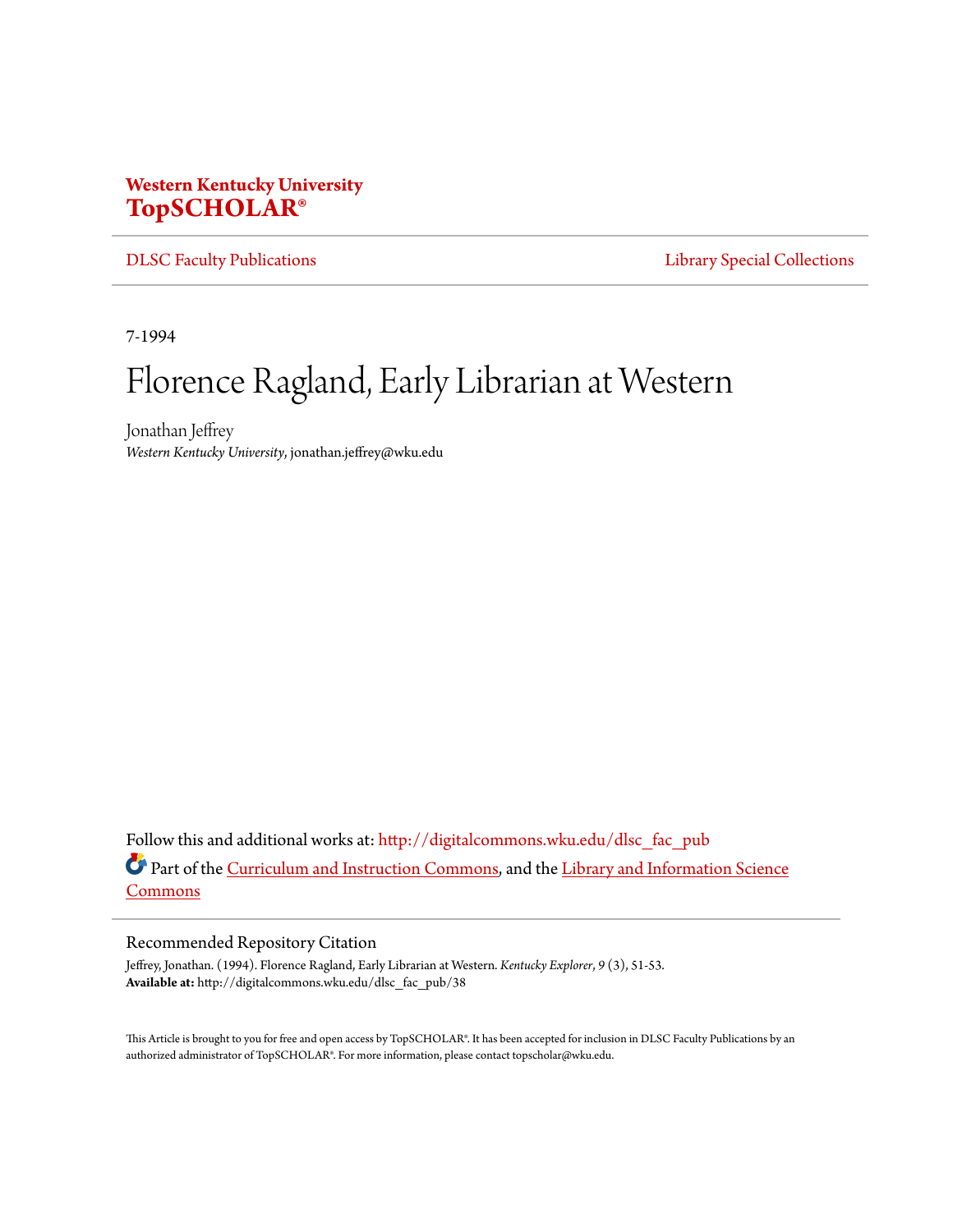Article appeared in *Kentucky Explorer*, vol. 9, no. 3 (July/Aug. 1994): 51-53 .

## Florence Ragland, Early Librarian at Western By Jonathan Jeffrey

 Most people have preconceived notions of a librarian as a middle-age woman sporting her hair in a bun and wearing sensible shoes, bifocals, and a dour expression. Florence Ragland, head librarian at Western Kentucky State Normal School (now Western Kentucky University) from 1908 to 1923, in many ways filled the stereotype. However, those who have ventured more than a passing acquaintance with a librarian, know that if you scratch below the image, you often find a multifaceted personality who enjoys a wide variety of activities. Such was the case with Ragland. Although concerned about the needs of an expanding collection, Western's librarian never lost appreciation for "her students" or for her other interests, particularly botany.

 Ragland was born on November 30 1861 in Gibson County, Indiana, to William S. and Sue Devin Ragland. The Raglands moved to Bowling Green, Kentucky, in the late 1870's, where William was a successful pork packer. The family's comfortable position in Bowling Green society, afforded them the opportunity to educate their daughter at the fashionable Bowling Green Female College. Upon graduation in 1895, Ragland conducted a private children's school with various associates until 1907.

 Ragland terminated her school when Henry Hardin Cherry, Western's president, asked her to take charge of the school's library. Upon assuming her responsibilities, Ragland noted that "the library contained about 2500 books…in locked cases…each book was placed where it would fit the space on the shelf." A school publication noted: "The work of the school is seriously limited for lack of a good working library. We have a room with a limited number of books that belong to private persons, and this inadequate arrangement is used daily by about 400 students." The journal also lamented that Bowling Green lacked a public library, causing the public to rely on the school's collection for reading material and reference sources. Ragland's first professional pleasure was opening the stacks to public browsing, an uncommon practice in most college libraries of the day.

 Ragland worked Monday through Friday from 7:15 a.m. to 4:30 p.m. and on Saturdays 9:00 a.m. to noon. If an assistant was available she took six weeks' vacation in the summer. During long semesters, she had two full-time assistants but no student help. Maintaining a good

1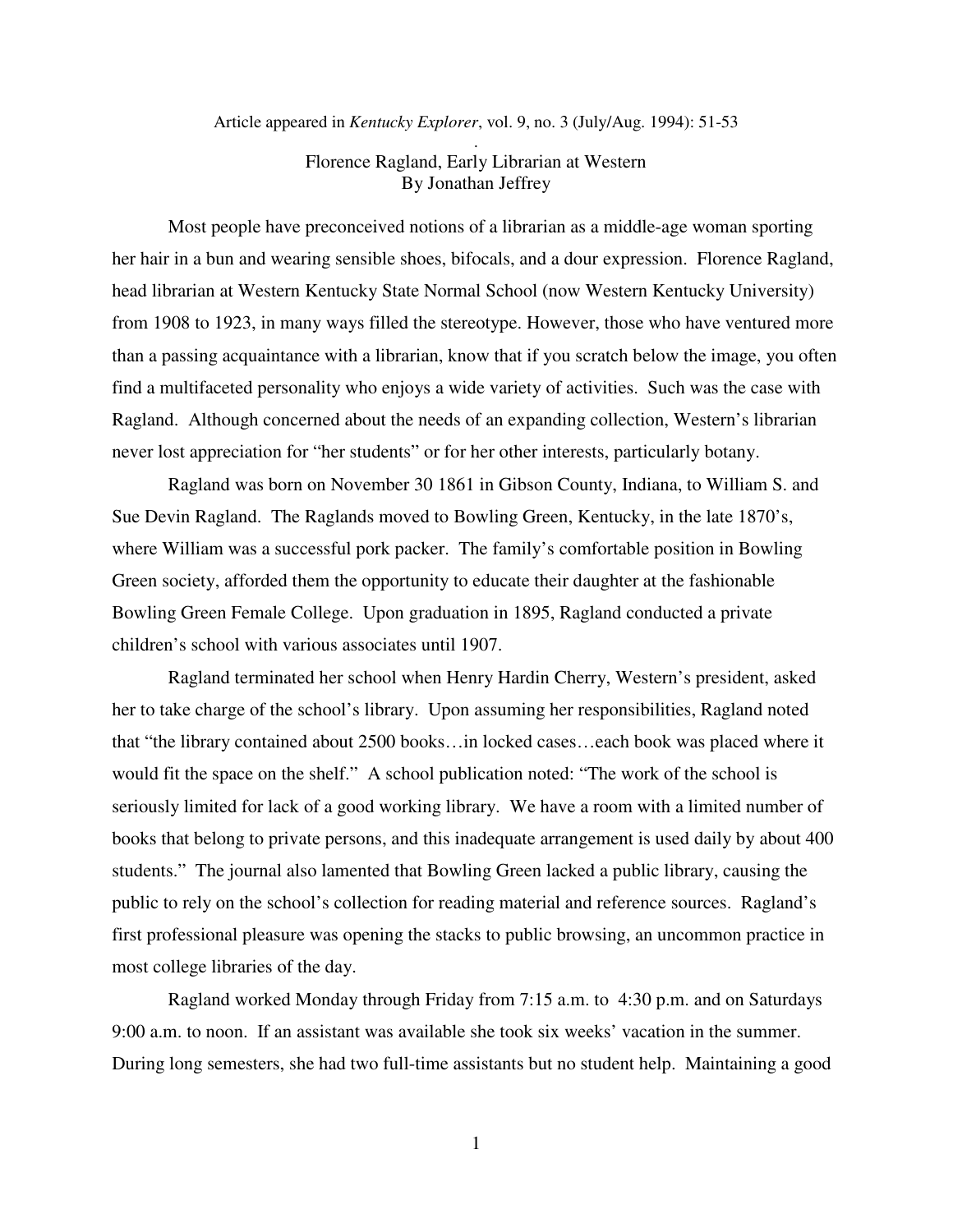staff was a perennial problem for Ragland. Inevitably one of her assistants desired to return to school or teaching, or they married and quit their jobs.

 Three years after Ragland was hired, the school moved from its location in downtown Bowling Green to its present site. One student remembered packing two horse carts of books and moving them to the new location, a converted dining room previously used by Potter College, a defunct women's college. Ten years later, Ragland recalled the move with less than fond memories: "We moved on Saturday and my assistant and I straightened all day Sunday in order that the students might be able to enter the room Monday morning, the books were on the shelves, but not in place. I never want to move again." Unfortunately Ragland was unable to escape another move in early 1923 when the library was relocated to Western's Cedar House.

 One of Ragland and Cherry's disappointments was an inability to persuade Andrew Carnegie to provide a new building for Western's growing collection, Carnegie rarely granted money for college libraries in this time period. Ragland knew however that Carnegie had provided the funds at Berea College, Centre College and Kentucky Wesleyan for new libraries. In 1912 she penned Carnegie a very informative letter in which she "Most respectfully and earnestly" begged the industrialist "not to dismiss this appeal without careful consideration." Unfortunately a grant was not bestowed.

 Due to a small staff, Ragland performed the gamut of library duties, including her favorite, reference work. Although she answered questions on a wide array of topics, perhaps the most common information sought dealt with the selection and acquisition of library materials for rural schools. Ragland composed copious replies to such letters, tailoring each to the person's request and financial limitations.

 Undoubtedly Ragland's favorite queries dealt with her avocation, botany. She studied plant science for two summers at Cornell and worked with Sadie Price, a Bowling Green naturalist and botanical artist of modest fame. Ragland relished moments alone in the forest communing with nature and bemoaned the fact that "my time is so fully occupied it is difficult to find time for trips to the woods." Reference letters, including fragile flora specimens, requesting botanical classifications were pure joy to Ragland.

 Ragland occasionally taught botany courses at Western. Excursions, a vital component of her teaching methodology, were appreciated: "A number of long hikes to the river banks and the woods has given a zest to the work that could have been secured in no way else. The large

2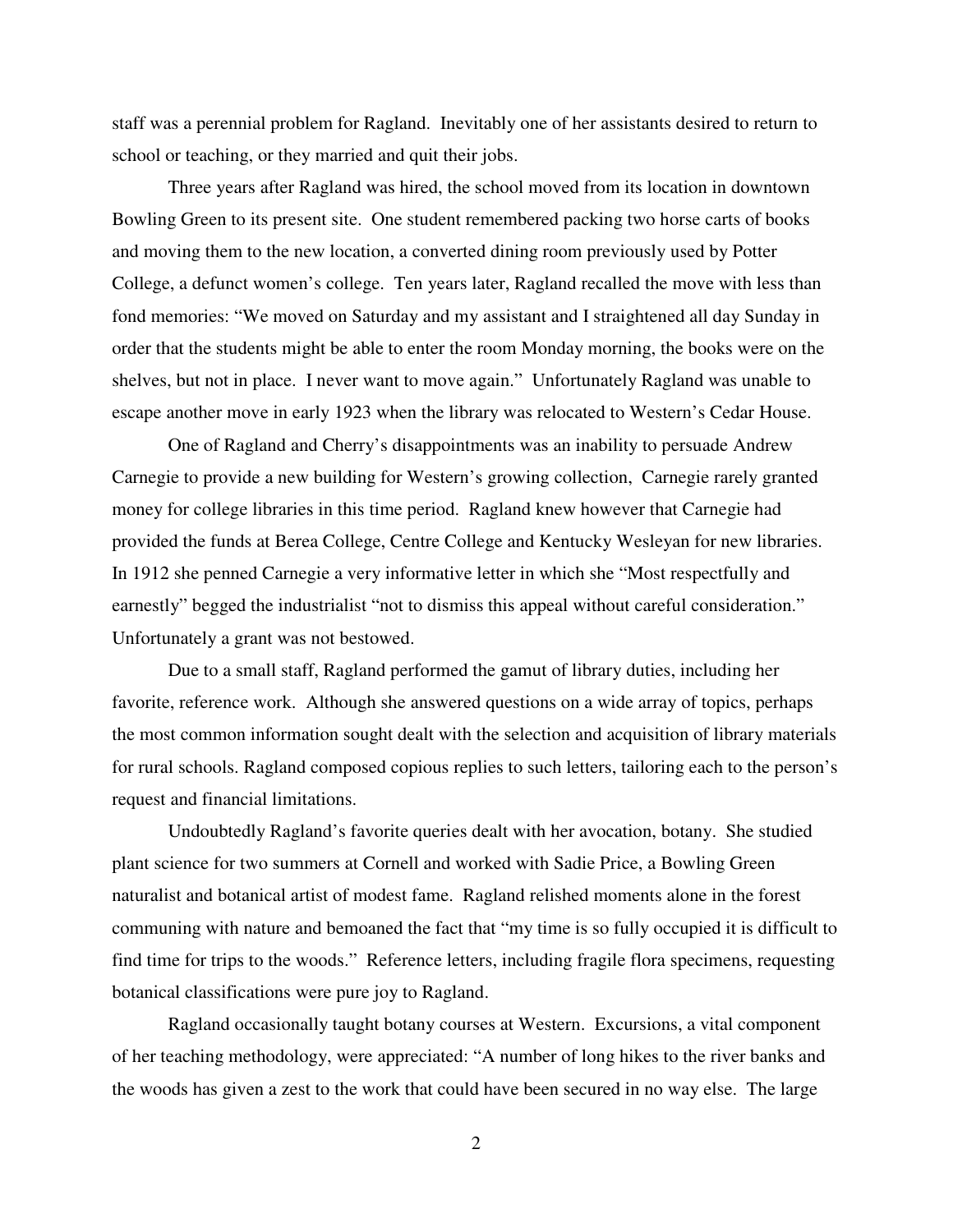class in Botany is most enthusiastic under the guidance of Miss Ragland." As the authority on Pennyroyal flora, Ragland also advised rural teachers on proper ways to teach nature studies.

 Concerned about conservation, she wrote one Warren County teacher: "Be certain to teach the children to love and protect the wild plants, and to see the beauty of all things out of doors, even in things about which they often think are poor and worthless—the clouds, the sunsets, the moonlight, the trees, birds and plants, the hills, valleys, springs, and streams." Teaching appreciation of nature's contribution to man's physical, mental and spiritual maturation was important to the librarian.

 Recognizing Ragland's general love of nature and horticulture, Dr. Cherry appointed her and fellow faculty member Elizabeth Woods to order trees and plantings for the school's landscaping in the late 1910's. Later Ragland and Woods were instrumental in developing the extensive gardens surrounding the Kentucky Building. Bowling Green's municipal leaders also recognized Ragland's talents, asking her to oversee new plantings in the city's oldest cemetery in the late 1920's.

 Western students loved Miss Ragland. While in the confines of her library, they had to abide by certain rules such as no loud talking, no gum chewing, and no umbrellas inside. In exchange for amiable obedience, Ragland attempted to direct the reading habits of students and they were amazed at her uncanny ability to locate materials for them. On student recalled: "It was our notion that Miss Ragland knew every book in the library, knew whether it was out and who had it, and when he was to bring it back." She also remained a loyal friend and confidant as her correspondence clearly indicates.

 Students also appreciated her efficient management of the library. A Western graduate pursuing a graduate degree at Swarthmore College wrote a friend: "The (Swarthmore) equipment is excellent everywhere, only I do not think they get the efficiency out of their library as Miss Ragland could if she had charge of it." Each year brought Ragland "many girls and boys in whom I shall always be interested, even some who belong to the gum-chewing, umbrella class." To supplement her meager salary, Ragland also boarded students in her rambling home near campus.

 Ragland's concern for students intensified during World War I, when Western's enrollment dropped to its lowest level since 1908. She knitted scarfs, sweaters and gloves for some of her favorites. Expressing apologies for a tardy muffler, Ragland wrote one student

3